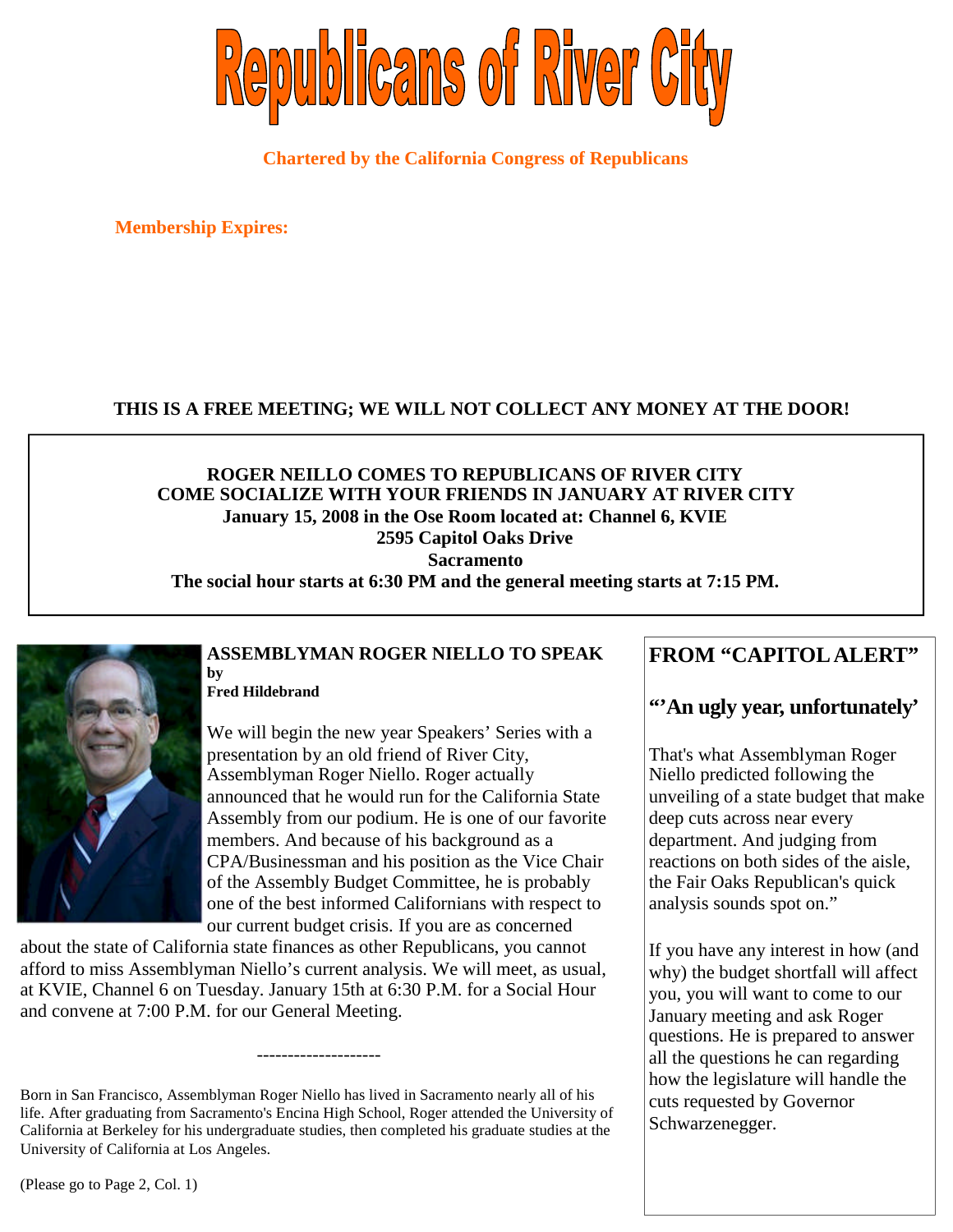#### **ASSEMBLYMAN ROGER NIELLO TO SPEAK** (Continued from Page 1)

Roger worked as a Certified Public accountant until he joined his family's business at Niello Auto Group in 1974 and spent the next 25 years running retail automobile dealerships with his family partners.

In 1995, Roger served as the President of the Sacramento Metropolitan Chamber of Commerce, and was a member of the Capital Area Political Action Committee. As a member of the community, he was an active volunteer.

Roger was elected to the Sacramento County Board of Supervisors in a special election in February of 1999. As a member of the Board of Supervisors, he served Sacramento County on numerous boards and commissions.

In 2004, Roger was elected to the California State Assembly and was immediately appointed Vice Chair of the Assembly Banking and Finance Committee and also served in positions on the Assembly Budget, and Transportation Committees. In addition, he served for a brief time on the Assembly Public Employees, Retirement and Social Security Committee and the Joint Legislative Audit Committee.

In November 2006, Roger was elected to a second term in the State Assembly, receiving over 61% of the vote. During his second term, he was named the Vice Chair of the Assembly Budget Committee, serving as the lead negotiator on budget issues for the Assembly Republican Caucus.

Assemblyman Niello also currently serves on the Assembly Elections committee in addition to the Joint Committee on Emergency Services and Homeland Security and the Select Committee on Foster Care.

Among Assemblyman Niello's legislative accomplishments include legislation to allow individuals to remove racially charged language from a homeowner's CC&Rs, a measure to assist local governments in cracking down on illegal dumping, and a bill to ban the unscrupulous practice of "tripledipping" by county retired annuitants who are collecting unemployment in addition to retirement pension benefits.

He has also introduced legislation to bring about innovative reforms to our method of contracting public infrastructure, as well as

measures intended to alleviate the burden of unfunded mandates the state places on local government. **Page 2** measures intended to alleviate the burden of woman with no brains, put her in the

> Assemblyman Niello represents the 5th district in the California State Assembly, which includes the Sacramento County communities of Arden Arcade, Carmichael, the City of Citrus Heights, Fair Oaks, the City of Folsom, North Highlands, McClellan Park, Orangevale, Natomas, Sacramento and the Placer County community of Granite Bay.

> Roger and his wife Mary reside in Fair Oaks. They have five adult children and one grandchild.



# **HAVE A LAUGH:**

# **Health Care**

Japanese doctor says, "Medicine in my country is so advanced that we can take a kidney out of one man, put it in another, and have him out looking for work in six weeks."

A German doctor says, "That is nothing. We can take a lung out of one person, put it in another, and have him out looking for work in four weeks."

A British doctor says, "In my country medicine is so advanced that we can take half a heart out of one person, put it in another, and have both of them out looking for work in two weeks."

The American doctor, not to be outdone, interjected, "You guys are way behind. We are about to take a

White House, and then half the country will be out looking for work."

# **MRS.BRETT FARVE TO START FOR PACKERS**

The Green Bay Packers delivered a shocking announcement today. Their starting quarterback this Sunday will be Mrs. Brett Favre, who will play for Brett during the first quarter. Fans in Green Bay were shocked when this announcement was made, but Mrs. Favre assured the fans that, "Hey, I know this game.

I live with Brett. I have taken several road trips on the team plane. I've gone to the pre-game meal. I know a lot of the Packers. I've played around with a lot of the Packers i n the back yard. I've tossed the football with them, and I know what a slot right 60-Prevent-Slot-Hook-And-Go is and I know how to avoid a corner blitz."

So they polled the people in Green Bay , 50% of Packers fans are excited, motivated, and looking forward to the big game.

All right, you think that's ridiculous? Let me reread this. In a shocking announcement today, Mrs. Hillary Clinton announced that she is running for president of the United States because she knows Bill Clinton and has lived with him, and she was there on a lot of trips to China and around the world, and she really cared about kids for 35 years. She's fought and she stood up for kids, and she's tried to fix health care, and she knows fifty percent of the American people say, "That's good enough for us."

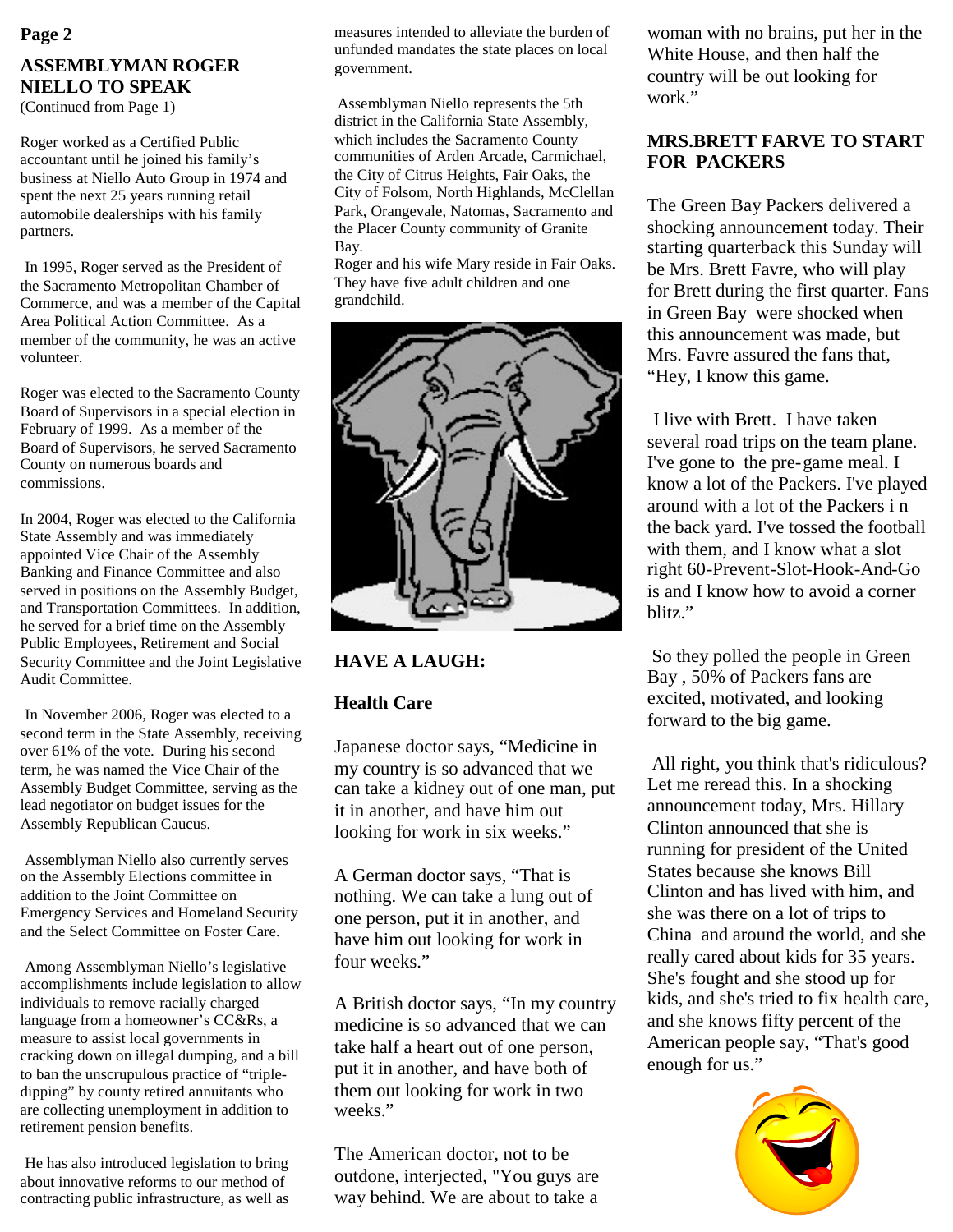# **Page 3 IN MY OPINION:**

#### **The Second Amendment: Misinterpreted for 200 years? by Christopher Angle**

Recently, the public was informed that the Supreme Court has agreed to hear arguments as to whether or not Washington D.C.'s 30 year old ban on the private ownership of handguns is unconstitutional. While a verdict upholding the ban will not automatically result in government agents going door to door confiscating private firearms, it will open the door to potential gun bans in certain liberal areas of the country (i.e. perhaps California). The question before the Supreme Court is whether or not the 2<sup>nd</sup> Amendment guarantees the right to private gun ownership, or whether one must be part of a state militia to be able to privately own a gun.

The arguments will partly focus on a 1939 case that was heard before the Supreme Court. In that case, which focused primarily on the legality of a specific sawed-off shotgun, the court decided that since a sawed-off shotgun (defined to have a barrel less than 18 inches in length) had never been used in any organized state militia, people had no constitutional right to own one. Although the courts decision seemed to support the view that only members of organized state militias can own guns (as many proponents of gun bans would like to show), the court also looked at what historically had constituted a militia. In its decision, the court stated the following:

> The signification attributed to the term Militia appears from the debates in the Convention, the history and legislation of Colonies and States, and the writings of approved commentators. These show plainly enough that the Militia

comprised all males physically capable of acting in concert for the common defense. 'A body of citizens enrolled for military discipline.' And further, that ordinarily when called for service these men were expected to appear bearing arms supplied by themselves and of the kind in common use at the time.

This statement leads to some interesting implications.

> The court states that the militia was historically comprised of "all physically capable males", which would imply all physically capable citizens today.

These men were expected to appear bearing arms supplied by themselves, which implies direct private ownership of the weapons.

They were to have weapons, "of the kind in common use at the time", which would imply that citizens have the right to weapons commonly used by military bodies. In our own time, this would imply assault rifles, in addition to various rifles, shotguns and handguns.

Simply put, the court upheld the assertion that private citizens can own guns, because the citizens could be called up to act as a militia in times of state or national crisis. The view that only current card-carrying members of an organized military body can own guns supplied by that military body is a view that has never been an interpretation of the  $2<sup>nd</sup>$ amendment. If the Supreme Court upholds the gun ban and endorses this view, it will be turning its back on 200 years of constitutional interpretation. In effect, it will be stating that we have been misinterpreting the Constitution from the founding of the republic until now. It is worth noting that the

decision in the 1939 case was unanimous. Let's hope that this court will be equally emphatic in upholding this basic constitutional right.

#### **VOTER REGISTRATION By Carl Burton**

You're already tired and apathetic about doing voter registration.

I know, I know: You're, tired, apathetic and maybe even hung over about national politics (who isn't).

So I won't waste time listing all the reasons why it's still a good idea to get your act together and do voter registration.

I'll just give you one good reason: Voting is a legitimate excuse to be a little late for work on Super Tuesday (February 5th, 2008).

And even though it will really only take a few minutes to do it--go to your local polling place and vote then roll into the office or class at 11am and proceed to tell your boss or teacher that it was chaos, and there was a long line so it took forever. And bingo, you just participated in national politics AND got an extra hour of sleep.

No matter who your Republican candidate is, all California residents who want to vote in the upcoming presidential primary should know that January 22, 2008, is the final deadline to postmark voter a registration card, which means that if you have not already done so, you can access a California registration form on the Republicans of River City website, fill it out, print it out, sign it and drop it in the mail.

Hey, we may still end up with a Democrat in the White House next year, but if you help register Republicans, at least it won't be your fault.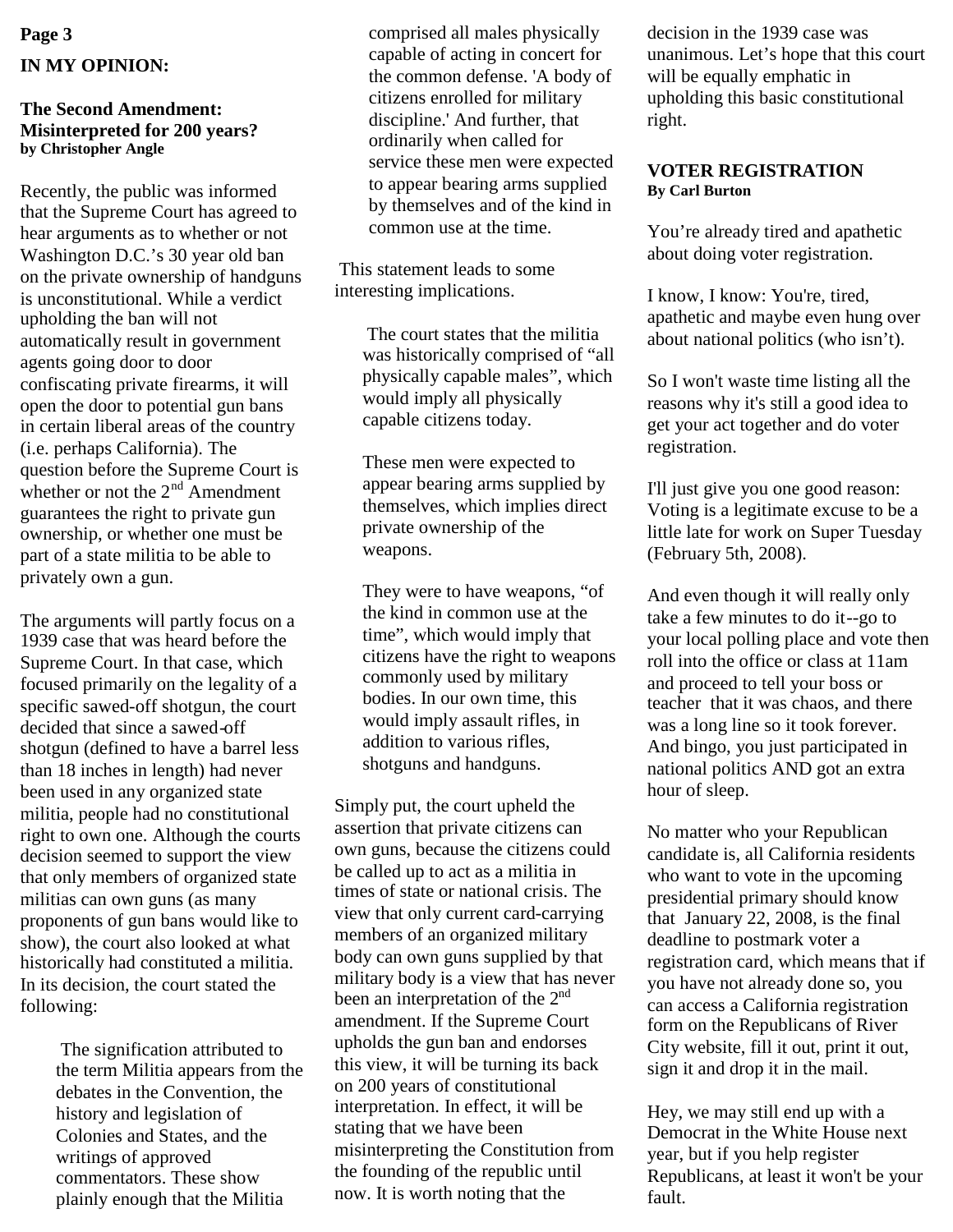**Page 4**



Arnold

# **THE GOVERNOR'S CORNER**

"Governor's Message January 10, 2008

TO THE SENATE AND Schwarzenegger ASSEMBLY OF THE LEGISLATURE OF

#### CALIFORNIA:

In accordance with Article IV, Section 12 of the California Constitution, I submit to you the Governor's Budget for 2008-2009.

Two challenges require our immediate attention as we begin 2008. First, we must close a shortfall of \$3.3 billion in the current fiscal year, which will grow to \$14.5 billion next year without swift and decisive action. And second, we must take steps to avoid a potential shortfall in the state's cash reserves this July and August, and potentially in March.

These problems are not the result of a fundamental crisis in California's economy. Indeed, we remain a diverse and dynamic economic powerhouse that will continue to grow and lead the world in innovation. These problems are the result of a budget system where there continues to be no linkage between revenues and spending. If we are to avoid these kinds of fiscal crises in the future, and if we truly want to bring fiscal health to this state for the long term, we must resolve to

fundamentally fix the budget system this year - once and for all.

In order to close the gap, my budget proposes two actions.

First, I propose to reduce spending by implementing a 10-percent acrossthe-board reduction to nearly every General Fund program, and to have those reductions take effect on March 1st. While these reductions are unquestionably difficult and challenging, this across-the-board reduction approach is designed to protect essential services by spreading reductions as evenly as possible, so that no individual program is singled out for severe reductions. I am today proclaiming a fiscal emergency and calling for a special session of the Legislature to begin early implementation of these necessary budget reductions.

Second, I am using the authority given to me under Proposition 58 to suspend next year's pre-payments for the Economic Recovery Bonds and to sell the remaining bonds to rebuild this year's budget reserve.

In order to ensure long-term balance, I am proposing a Constitutional Amendment to reform the state budget process. The Budget Stabilization Act will prevent overbudgeting based on extraordinary revenue gains, and give the state the tools it needs to quickly reduce spending when necessary to avoid a deficit.

#### **Republicans of River City Board of Directors:**

Carl Burton, President Marian Higdon, Director 1st Vice President Fred Hildebrand, Director Betty Axup, 2nd Vice President Mary Pearson, Director William Chan, Membership Secretary Al Rogel, Director Robert Evans, Treasurer Carey Stirling, Director Paul Green, Past President Barbara Sullivan, Director George Bradshaw, Director Cambria King, Director Richard Eigenheer, Director Florin Ciuriuc, Associate Director Ed Gorre, Director Marko Mlikotin, Associate Director

The challenges we face are substantial, and the decisions we face are difficult. But if we fail to address them swiftly, the problem will only get larger and the consequences even more severe. If we can work together, we can solve our immediate budget problems. But more importantly, we can finally give California a budget system that is fiscally responsible and avoids future budget deficits.

## Sincerely, ARNOLD SCHWARZENEGGER"



Volume 2008, Issue 1 P. O. Box 1776 Carmichael, CA 95609-1776

Editor: Robert Evans Telephone 359-5741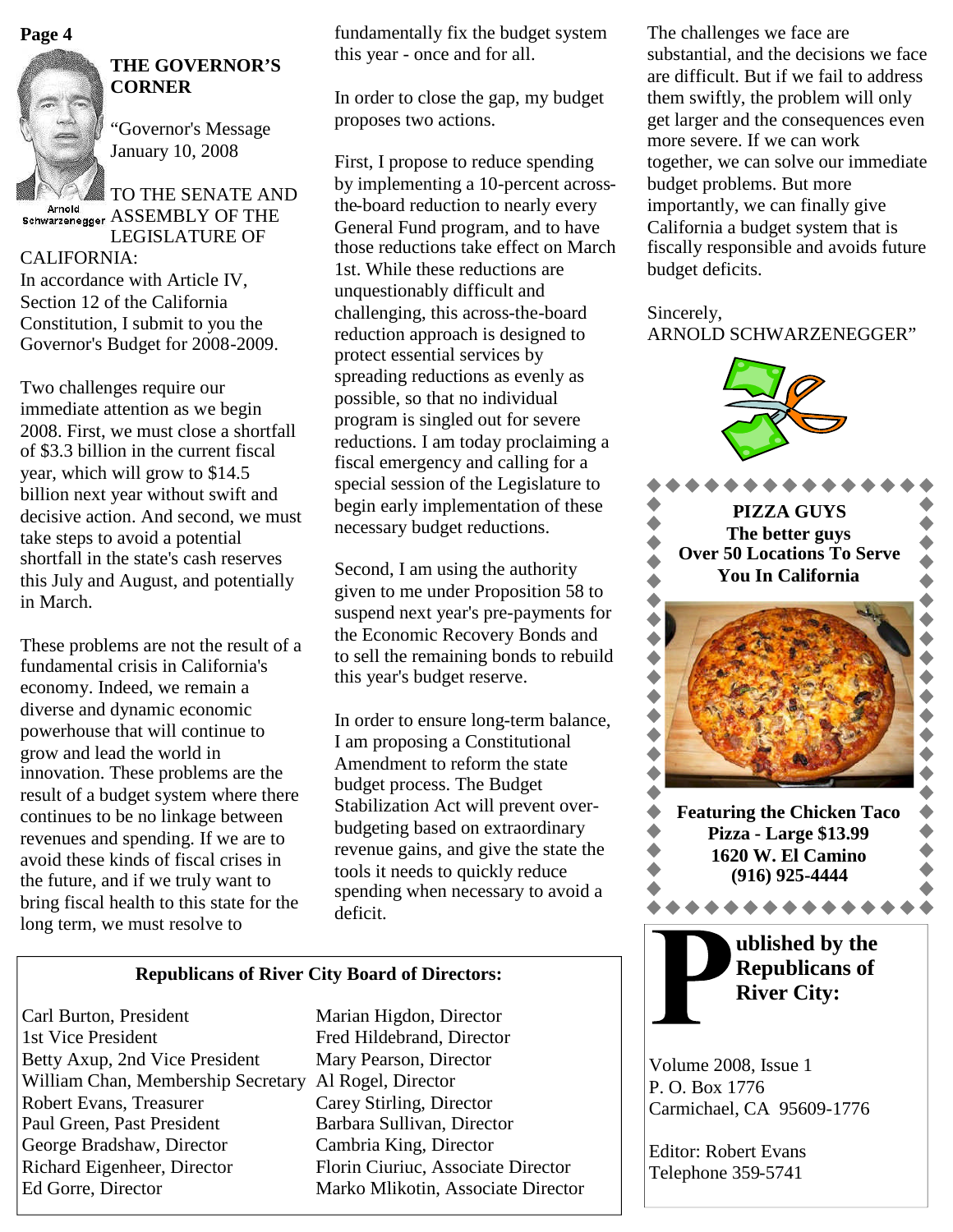# **MORE ON THE BUDGET CHRISIS**

by Michael C. Genest California Director of Finance

"Director's Letter January 10, 2008

### DEAR GOVERNOR:

This budget proposes the difficult but necessary steps needed to bring the state's chronic structural deficit under control, not only for this fiscal year but permanently. This is accomplished by (1) imposing strict spending restraint in the current and budget years while protecting and preserving essential state services and (2) proposing a Constitutional Amendment to reform the budget process, so that state government has the tools to avoid spending more than it has in revenue in the future.

Since you signed the Budget Act of 2007, the budget situation has deteriorated significantly, resulting in a projected \$3.3 billion deficit in the current year that would grow to \$14.5 billion deficit in 2008-09 if left unchecked.

In order to close the \$14.5 billion budget gap, your budget proposes a 10-percent across-the-board reduction to most General Fund departments and programs, including the legislative and judicial branches, the Department of Finance and your own office.

In addition, today you are declaring a fiscal emergency and calling a special session of the Legislature to enact the necessary statutory changes to reduce spending immediately. At your direction, I will commence the process of selling the remaining \$3.3 billion in Economic Recovery Bonds to restore the reserve and avoid a potential cash shortfall.

Despite the necessity of closing the budget gap, the state must still

**Page 5** Continue to invest in its infrastructure ON THIS DATE IN HISTORY to maintain and improve its quality of life and continue its economic growth. To accomplish that, the budget proposes to augment the existing Strategic Growth Plan with additional bond measures to be placed on the 2008 and 2010 general election ballots.

> In the fall of 2007, California suffered one of its worst disasters in recent history when approximately 23 fires burned in southern California during October and November. This event highlighted the need to improve our fire prevention and suppression system, as indicated in the Governor's Blue Ribbon Fire Commission Report. Your budget proposes to establish the Wildland Firefighting Initiative to provide an additional \$100 million to fund firefighting efforts at the Department of Forestry and Fire Protection, Office of Emergency Services, and the California National Guard. This will be funded through a 1.25-percent surcharge on fire insurance policies.

Under your leadership, we can work with the Legislature to establish a responsible budget system that does not return the state to spending beyond its means. Please join me in expressing my sincere thanks to the women and men of the California Department of Finance and their families. Without our staff's dedication and hard work and the sacrifices of their families, this budget would not have been possible.

Sincerely, MICHAEL C. GENEST Director of Finance"



January 1, 1863 - Emancipation Proclamation, implementing the Republicans' Confiscation Act of 1862, takes effect.

January 5, 1903 - President Theodore Roosevelt nominates African-American physician William D. Crum as Collector of Customs over racist objections from Senate Democrats.

January 8, 1867 - Republicans override Democrat President Andrew Johnson's veto of law granting voting rights to African-Americans in  $D.C.$ 

January 10, 1878 - Republican Senator Aaron Sargent (R-CA) introduces Susan B. Anthony amendment for women's suffrage; Democrat controlled Senate defeated it 4 times before the election of a Republican House and Senate guaranteed its approval in 1919.

January 15, 1901 - Republican Booker T. Washington protests Alabama Democratic Party's refusal to permit voting by African-Americans.

January 26, 1922 - House passes bill authored by U. S. Rep. Leonidas Dyer (R-MO) making lynching a federal crime; Senate Democrats block it with filibuster.

January 27, 1964 - U. S. Senator Margaret Chase Smith (R-ME), first woman to be considered for nomination by a major party, announces candidacy for President; she finishes second at Republican National Convention.

January 31, 1865 - 13th Amendment banning slavery passed with unanimous Republican support against intense Democrat opposition.